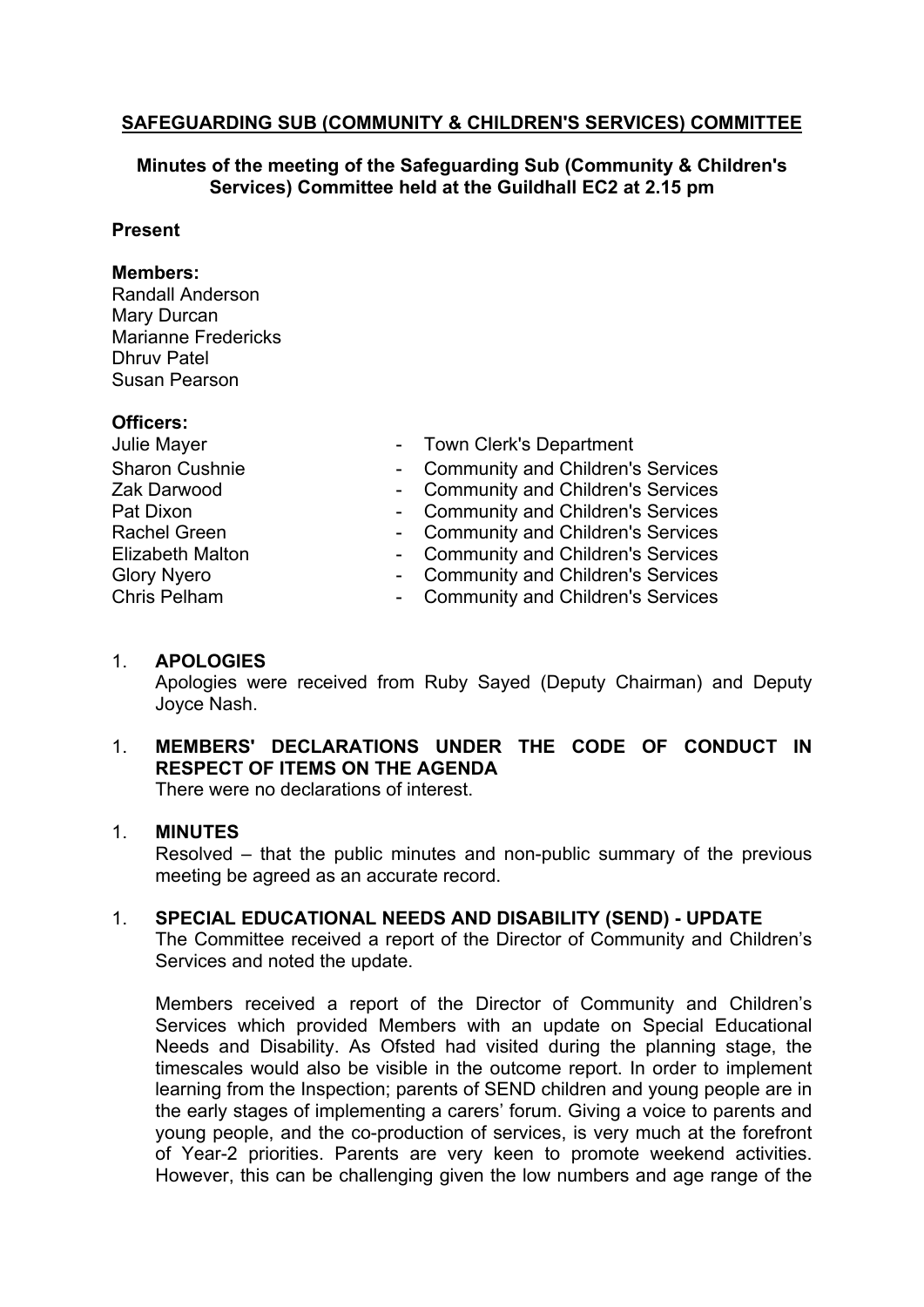young people concerned. Priorities for this year include short breaks, commissioned from Hackney; including siblings with disability as well as SENs. Parents feel that the current offer is limited, mainly due to the restraints within the City, but options were being explored; i.e. swimming at Golden Lane Leisure Centre.

Members suggested that officers engage with the Departments of Planning and Transportation and Open Spaces and the Barbican Arts Centre. Officers advised that the development of the local leisure offer is a high priority and, whilst this is a work in progress, parents and partners are encouraged to share their experience with web searches. A recent session at a City Library had been very successful and resulted in the children's work being displayed at a City Museum. Another parent is working with Friends of City Gardens on a proposal for a sensory garden for autistic visitors.

The Chairman of the Community and Children's Services Committee has attended the Ofsted meeting, which he had found very positive and commended the team for their hard work.

#### 1. **MENTAL HEALTH STRATEGY**

The Committee received a report of the Director of Community and Children's Services and noted the update. The City Corporation's current Mental Health strategy 2015–2018 was approved by the Health and Wellbeing Board in December 2015. The CoLC and City and Hackney CCG share ownership of the document. It aims to improve the mental health of people in the City, keep people well and then ensure that we provide effective support when mental health problems do arise. An action plan was developed to monitor the progress against four priorities to deliver better outcomes for residents, workers and rough sleepers. This strategy is due to be refreshed.

A joint Mental Health Strategy will enable a collaborative approach to provide more effective mental health and wellbeing services and improved health outcomes for the workers and residents of the City of London. A draft strategy will be brought to Members in April 2019.

#### 1. **EARLY HELP ANNUAL REPORT 2017-2018**

The Committee received a report of the Director of Community and Children's Services and noted the update.

The vision and aim of Early Help, articulated in the Early Help strategy, is that we reach the right families with the right help, in the right place at the right time. This includes responding to current needs and putting support in place so that escalation to statutory services is prevented wherever possible. The goal is that children and families would be able to manage well without targeted support and that early help would prevent dependency on, or referral to, statutory services in the future. Direct work with children and young people at Tier 2 is coordinated through the CAF and TAC mechanisms. While partner agencies have been encouraged to complete CAFs and to lead TAC meetings, there were no external CAFs completed in 2017/18. Therefore, data in this report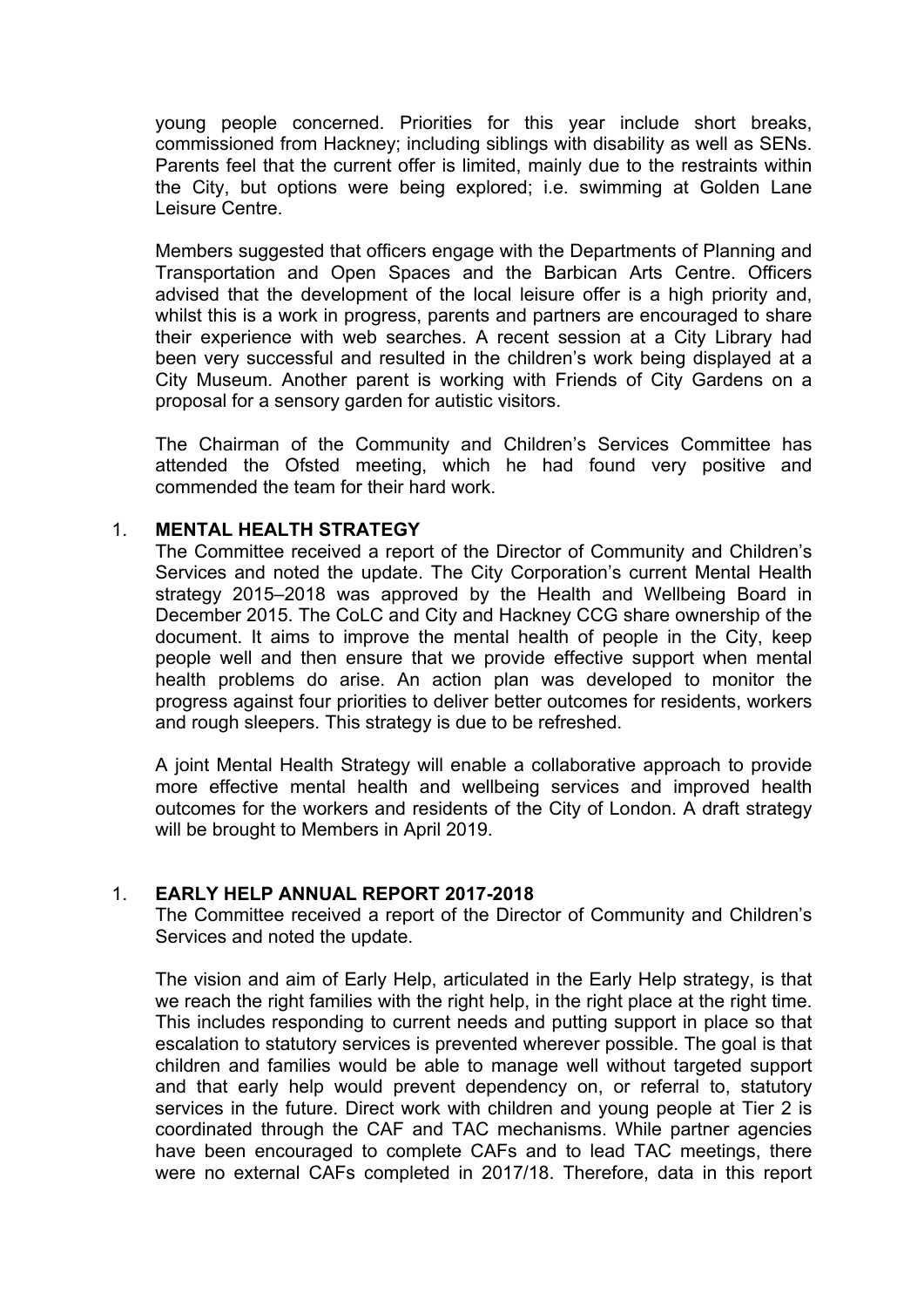refers only to cases held within the Children and Families Team. It was noted that whilst there were fewer partner CAFs , there was increased activity in respect of allocated Early Help cases in the Children and Families Service. With a permanent Early Help specialist worker in post , the momentum to maintain strong focus on Early Help was continuing with positive feedback provided on the direct support provided by the Early Help service.

#### 1. **CORPORATE PARENTING STRATEGY ANNUAL REPORT 2017-18**

The Committee received a report of the Director of Community and Children's Services and noted the update.

The City of London Corporation is a Corporate Parent to the children who are in its care. These looked-after children are children and young people aged from 0 to the eve of their 18th birthday who cannot safely remain with their family, or those for whom the City Corporation acts as a parent in the absence of family. children in care (CIC) can include unaccompanied asylum-seeking children (UASC), children with multiple disabilities and those who have suffered abuse and/or neglect. As such, looked-after children and young people are one of the most vulnerable and disadvantaged groups in our community. The report noted to the continuing good work that the CoL does as a Corporate Parent to its children in care population and Care Leaver Population. It was noted that the Chairman will be meeting with the Children in Care Council in October. Members were pleased that there were positive reports in respect of the Children in Care Council going on its annual summer trip- this time sailing in the English Channel.

### 1. **ACTION FOR CHILDREN ANNUAL SURVEY 2018**

The Committee received a report of the Director of Community and Children's Services and noted the update.

Between February and March 2018, Action for Children carried out the annual service user survey with children and families supported by the City of London's Children and Families Team. This survey included families open to early help, children assessed as being in need, children subject to a child protection plan, children looked after by the City of London, and care leavers. The survey sought to establish the views from children of varying age ranges, so questionnaires and methodologies were adapted to suit the needs of the children.

Overall the feedback from the survey was very positive, especially about the relationships between young people and their social workers. This was particularly evident in looked-after children and care leavers. Children and young people felt safe and there was positive feedback about the Children in Care Council (CiCC). Three young people who were looked after by the City raised concerns that there were not enough laptops for educational use. This issue has been resolved and young people who need one have been allocated a laptop. Members acknowledged that the report complimented the presentation at the previous Sub Committee that had been given by Action For Children on the initial findings of the survey , which at the time had just been completed.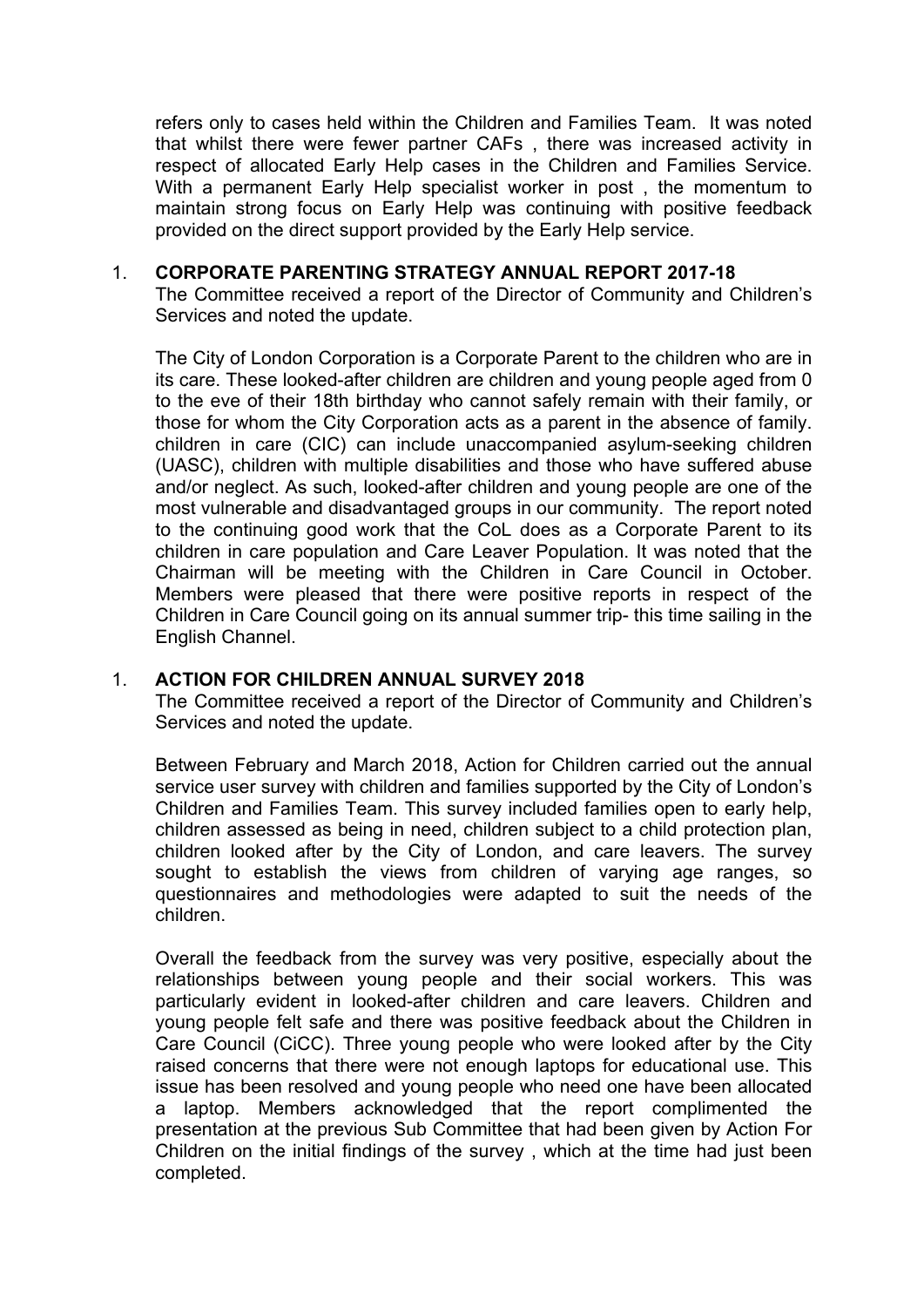# 1. **SERVICE IMPROVEMENT PLAN 2017-2018**

The Committee received a report of the Director of Community and Children's Services and noted the update. 20 tasks are marked as 'amber'. Work in the next quarter is to turn these to green, including the areas highlighted above. Key actions include:

 Work with the new Virtual School Head to drive forward and extend employment and educational opportunities for our children looked after and care leavers.

 Amending and relaunching the MASH to improve information sharing at the beginning of family involvement (September) (SIP 1.5)

Writing guidance for staff on specific risk assessment tools (SIP 1.6a/1.6b)

Members were pleased with the progress being made in respect of the priorities set out in the Service Improvement Plan(SIP). The SIP will remain as a standing item on the agenda.

# 1. **PROGRESSION OF WORKFORCE DEVELOPMENT COMMISSIONING ARRANGEMENTS**

The Committee received a report of the Director of Community and Children's Services and noted the update.

Throughout 2018, the Workforce Learning and Development for the People's Directorate within the Department of Community and Children's Services (DCCS) will be tendering to appoint a service provider to deliver a wider range of learning opportunities for staff across the Directorate. A range of options have been explored for the delivery of learning and development to specifically meet the needs of social care staff across the service areas within the People's Directorate. The Workforce Development Group, consisting of Senior Managers and Human Resources personnel, agree a tendered service would best meet the identified need. Funding for this new service has been sourced from the Departmental Local Risk budget. This will fund the development and deployment of a two-year tendered contract to deliver learning and development activity within the Directorate. The new service support the service to meet the future demands in respect of Social Work accreditation. It is anticipated that this will be in place by end of the calendar year.

# 1. **THE CITY AND HACKNEY SAFEGUARDING ADULTS BOARD (CHSAB) ANNUAL REPORT 2017/18**

The Committee received a report of the Director of Community and Children's Services and noted the update. The City and Hackney Safeguarding Adults Board (CHSAB) is a statutory Board and it is a statutory requirement to produce an annual.

In summary during 2017/18:

 City of London partnership concluded its financial abuse awareness event. The CHSAB has taken up the mantle and is planning a follow-up campaign in 2018/19 to raise awareness among residents about how to keep safe and avoid financial abuse.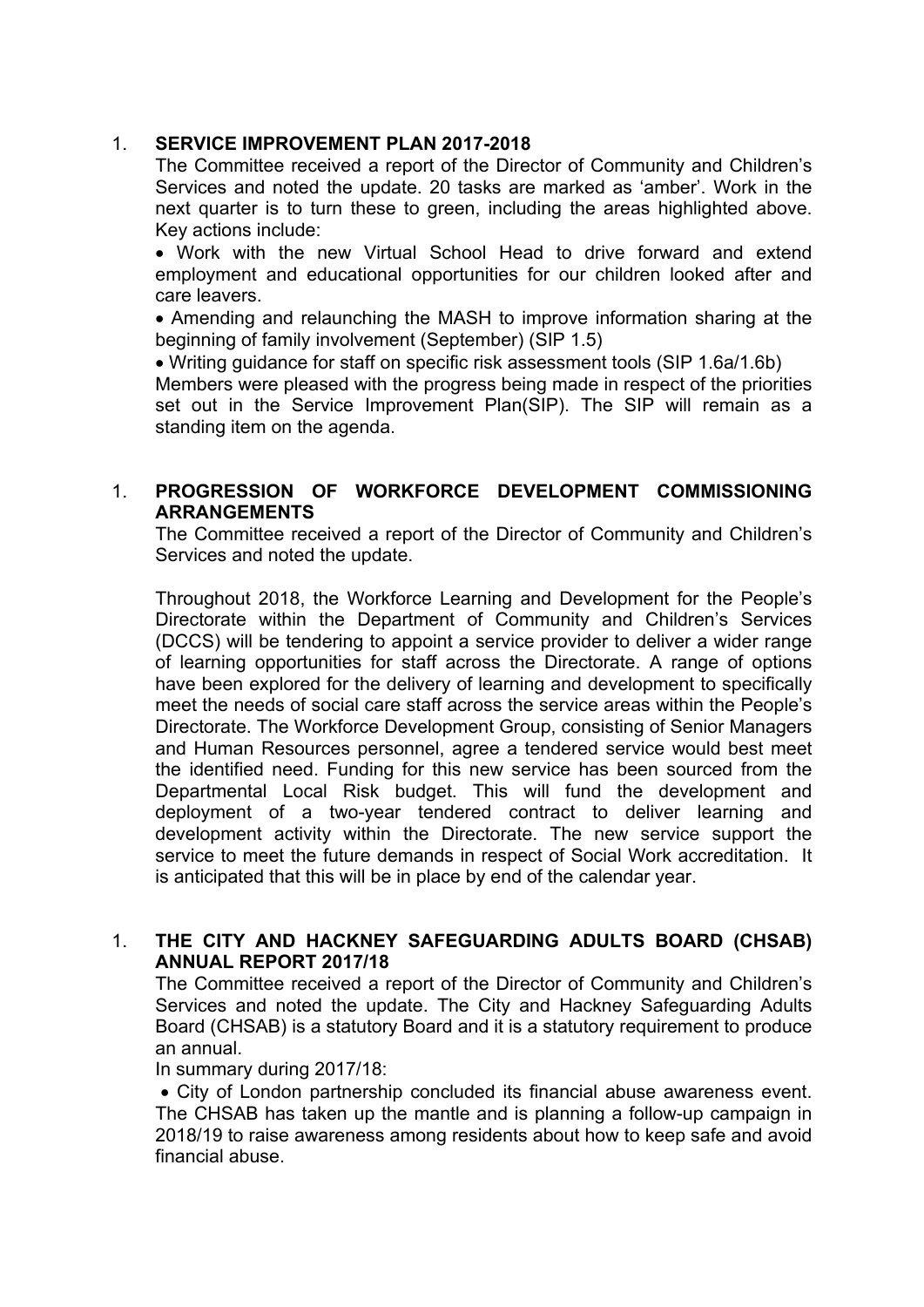• City of London continues to build on its work with people who are socially isolated. We are involved in an initiative to address social isolation and loneliness for residents, which has the potential to reduce the likelihood of people becoming the subject of an adult safeguarding concern.

 City of London ran successful 'Rough Sleeping' event, signposting rough sleepers to appropriate services.

 City of London staff from all partner agencies attended the 'Learning from Safeguarding Adults Reviews (SARs)' workshops and have taken the learning back into their organisations.

 The Assistant Director for People and Community Services is the chair of the SARs sub-group and has led the group towards an evaluation of learning that identifies key themes to address in the strategic plan.

## 1. **QUESTIONS OF MATTERS RELATING TO THE WORK OF THE COMMITTEE**

There were no questions.

#### 1. **ANY OTHER BUSINESS THE CHAIRMAN CONSIDERS URGENT** There were no items.

# 1. **EXCLUSION OF THE PUBLIC**

**RESOLVED -** That under Section 100(A) of the Local Government Act 1972, the public be excluded from the meeting for the following items on the grounds that they involve the likely disclosure of exempt information as defined in Part 1 of the Schedule 12A of the Local Government Act.

### 1. **NON-PUBLIC MINUTES**

Resolved – that the minutes of the previous meeting be agreed as an accurate record.

### 1. **ADULT SAFEGUARDING PERFORMANCE REPORT**

The Committee received a report of the Director of Community and Children's Services and noted the update.

1. **CHILDREN'S SAFEGUARDING REPORT FOR QUARTER FOUR AND YEAR-END 2017/18 AND QUARTER ONE 2018/19**

The Committee received a report of the Director of Community and Children's Services and noted the update.

- 1. **CITY OF LONDON CHILDREN IN CARE COUNCIL (CICC) - UPDATE** The Committee received a report of the Director of Community and Children's Services and noted the update.
- 1. **NON-PUBLIC QUESTIONS ON MATTERS RELATING TO THE WORK OF THE COMMITTEE** There were no questions.

# 1. **ANY OTHER BUSINESS THAT THE CHAIRMAN CONSIDERS URGENT AND WHICH THE COMMITTEE AGREE SHOULD BE CONSIDERED WHILST THE PUBLIC ARE EXCLUDED**